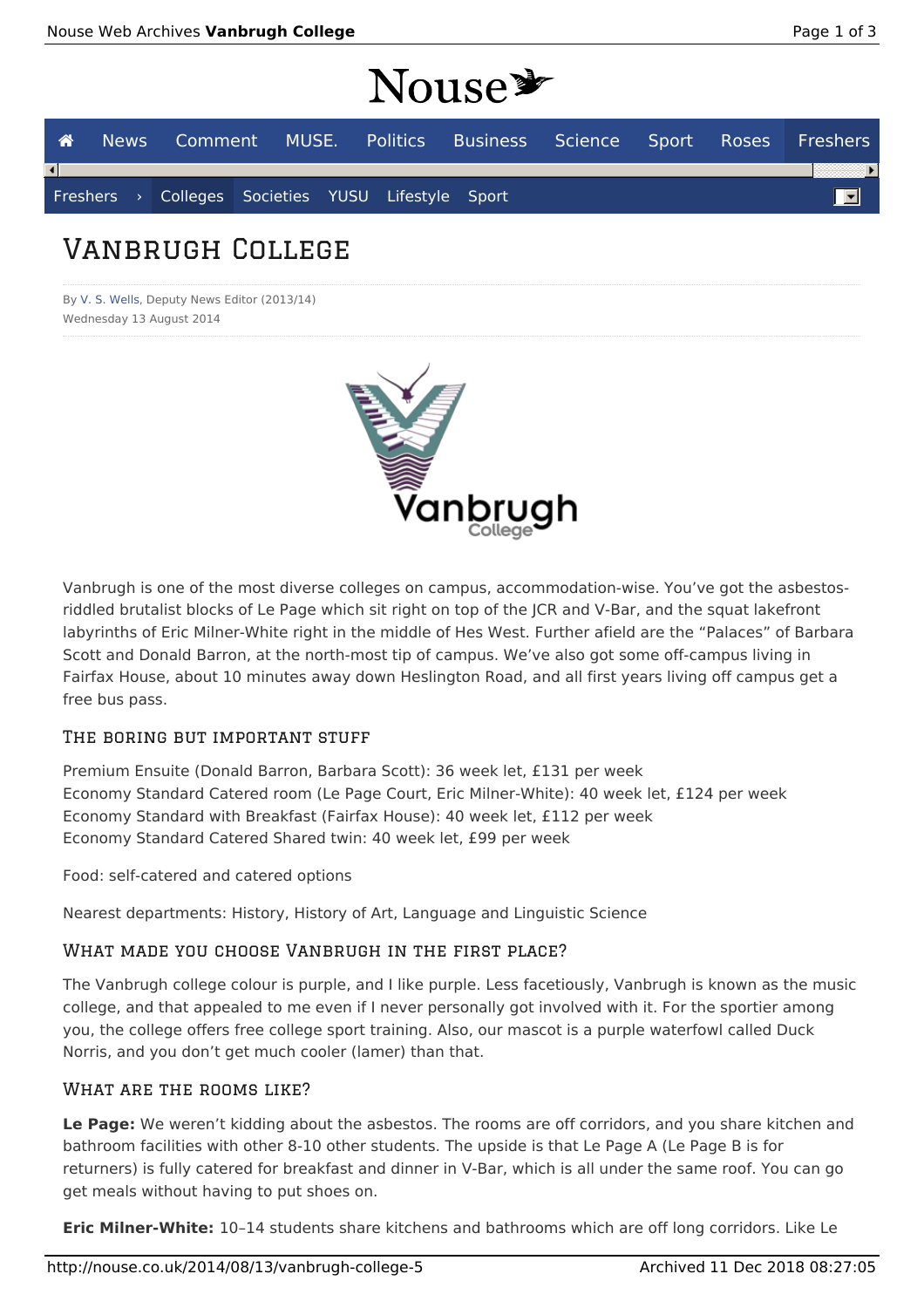Page, breakfast and dinner are catered, and the lets are 40 weeks which means you can leave everything over Easter. Size varies a bit, but rooms tend to be cosy and functional, and you're only the other side of Vanbrugh bridge to get your evening meal.

**Donald Barron and Barbara Scott:** While they're technically two different courts, they function as one unit, grouped together around the grassy Quad just off Wentworth Way and next to the Philosophy department. En suite rooms are arranged on two six-person flats per floor, with three or four floors per house. There's one kitchen per floor, shared between 12 people, and it's all self-catered.

**Fairfax House:** About 5 minutes away from campus (depending how fast you walk), these 40-week lets come with breakfast included. The ground floor has a large kitchen, while the second and third floor kitchens are rather small. Fairfax might have the most attractive exterior of any student accommodation as it has its own grounds and an attractive Victorian exterior.

#### Are you happy with where it is on campus?

Your department's headquarters may not actually hold much relation to where your lectures are. Eric Milner might have the best location, being close to both Hendrix Hall and the Physics block (site of the two biggest lecture theatres on campus, where lots of first year classes are held) as well as within stumbling distance of V-Bar.

#### Is it good value for money?

As with any rooms, you get what you pay for. En suite elite is convenient if you can afford it, but it's often the more stereotypical "student" accommodation which fosters stronger friendships. If you think you'll stay over the holidays, it's worth springing for a 40-week let (because clearing out your room at the end of the second term is a nightmare). Vanbrugh really has a range of accommodation, so it's bound to be worth your hard-earned student loan.

#### WHAT'S BEEN GREAT THAT THE PROSPECTUS DIDN'T MENTION?

Vanbrugh has a great Ents scene, with termly Vertigo club nights in town as well as music twice a week in V-Bar, Barry's Bar and Jazz Night. Come for the songs, stay for the proximity to Vanbrugh Bowl's glorious greenery in the summer months.

#### Any tips for new freshers?

Always carry spare change for the vending machines. And smile at the porters – they're not scary, and it's so much more fun to get post in the morning when you can chat with them about The Avengers.

The opinions expressed in the college guide articles are those of the writers



### ONE COMMENT

#### Nare

7 Oct '15 at 11:52 am

i am not sure about the amount of money we will loose but it will be deasttveing,,, and randy,,, sometines you have to spend,,, spend next years money,, stay up and then sell benteke and bent if you have tooand its so deppressing,,,, it feels like im in a pond slowly drowning,, and instead of the pond owner throwing me a life line he pisses in the pond and buggers off on holiday,,,we are not down yet,,,, we can get out of this situation,,, if we can get a few players in we have a chance,,,maby it will come down to last day bargains,,lambert can only work with what he has,, we are stuck with him,, do i think he is a clown,,, fucking yes!!! a lot of the problems are his doing just too much to soon,,, but he can turn it around!!!do i